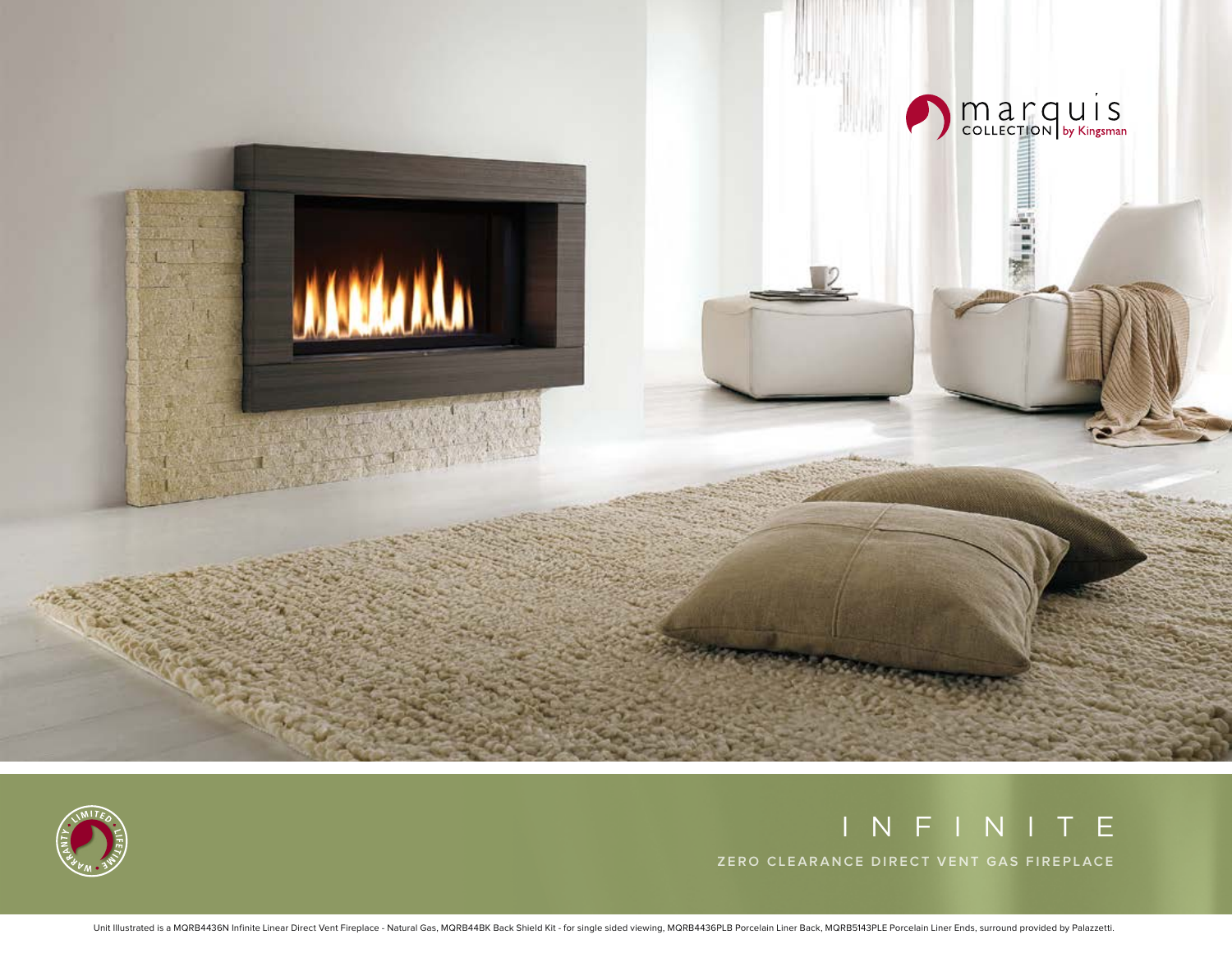

**FRAME & EDGE**

**BLACK PEWTER**

**STAINLESS**

### STYLING



**ROCK COLLECTION**



**DRIFT WOOD**



**DECORATIVE STONE**



**DECORATIVE EMBER GLASS**





A fabulously sleek stretch of dancing flames delivers infinite possibilities in this modern zero clearance gas fireplace in the Marquis Collection by Kingsman.

Unit illustrated is a MQRB6961N Linear Multi-sided Direct Vent Natural Gas Fireplace, MQRB69BK Back Shield Kit – for Single Sided Viewing, MQRBD2 Drift Wood Branches – Three Piece Set, MQROCK3 Rock Set – Contemporary Collection – Multi-Colored, MQEMBER Ember Chunks x 2. Surround provided by Palazzetti.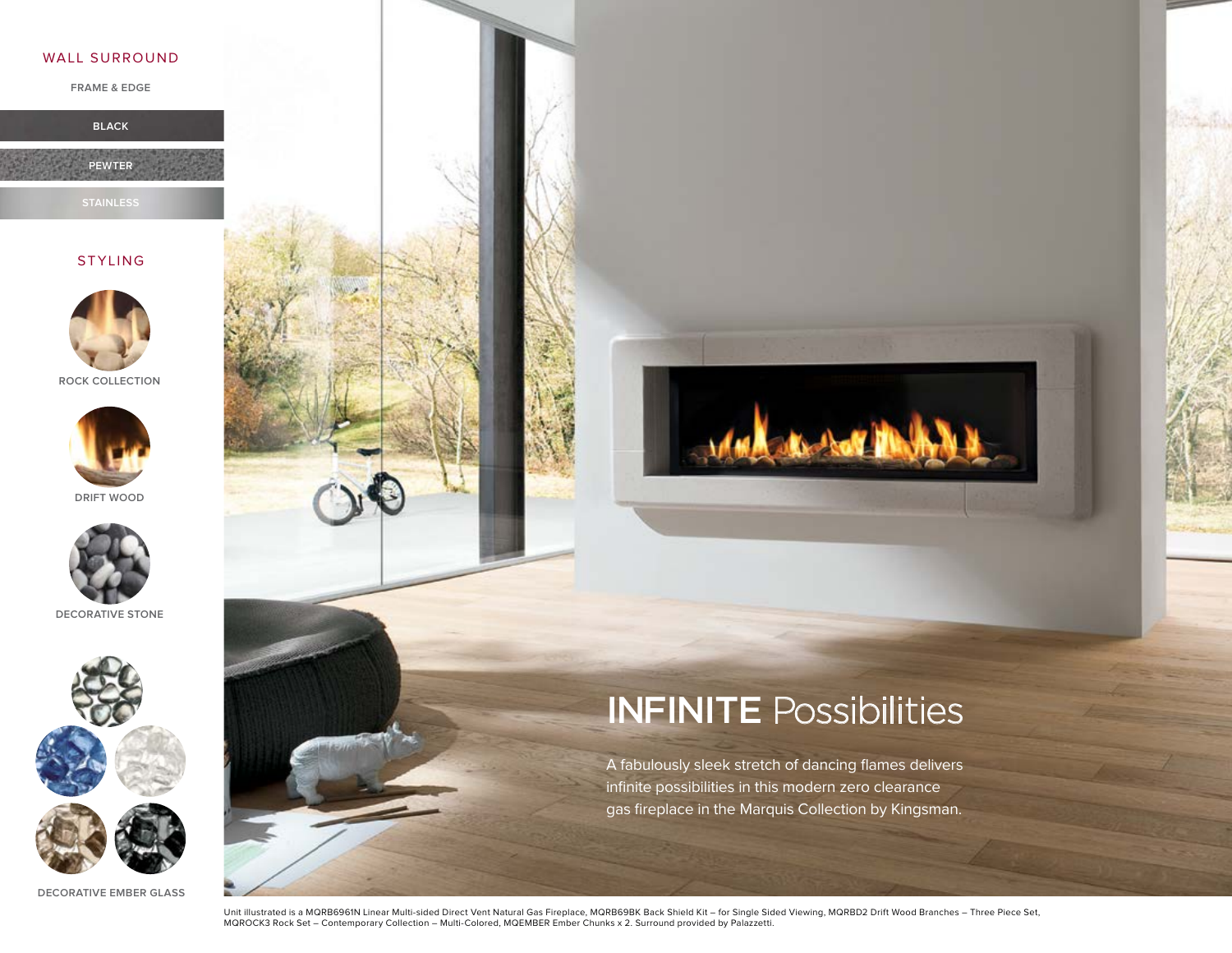| MORB4436NE       |                  |                                              |                |                                                                             |                          |
|------------------|------------------|----------------------------------------------|----------------|-----------------------------------------------------------------------------|--------------------------|
|                  | MORB4436LPE      | MORB5143NE                                   | MQRB5143LPE    | MORB6961NE                                                                  | MQRB6961LPE              |
| MORB4436N        | MQRB4436LP       | MORB5143N                                    | MORB5143LP     | MORB6961N                                                                   | MORB6961LP               |
| Natural Gas      | Liquid Propane   | Natural Gas                                  | Liquid Propane | Natural Gas                                                                 | Liquid Propane           |
| 33,000           | 33,000           | 40,000                                       | 40,000         | 62.000                                                                      | 62,000                   |
| 22,000           | 26,000           | 28,000                                       | 31,000         | 43.000                                                                      | 48,500                   |
| Ceramic          | Ceramic          | Ceramic                                      | Ceramic        | Ceramic                                                                     | Ceramic                  |
| Yes              | Yes              | Yes                                          | Yes            | Yes                                                                         | Yes                      |
| Yes              | Yes              | Yes                                          | Yes            | Yes                                                                         | Yes                      |
|                  |                  |                                              |                |                                                                             | 60" W $\times$ 15 1/4" H |
|                  |                  |                                              |                |                                                                             | 7/10" Kingsman Flex Vent |
| $60.9\%$ / 59.1% | $60.9\%$ / 59.1% | 65.6% / 64%                                  | 65.6% / 64%    | 51.1% / 51.8%                                                               | 51.1% / 51.8%            |
|                  |                  |                                              |                |                                                                             |                          |
|                  |                  | 35" W x 15 1/4" H<br>5/7" Kingsman Flex Vent |                | 42" W x 15 1/4" H<br>5/7" Kingsman Flex / 5/8" Hard Pipe*<br>* with adapter |                          |

## WALL SURROUND TRIM KIT



## PRODUCT DIMENSIONS



| MQRB4436 MQRB5143 MQRB6961 |  |  |  |
|----------------------------|--|--|--|
|                            |  |  |  |

| A  | $49\frac{7}{8}$ | $56\frac{7}{8}$ " | $74^{7}_{8}$ " |
|----|-----------------|-------------------|----------------|
| в  | $3^{7}_{8}$ "   | $3^{7}_{8}$       | $3^{7}_{8}$    |
| C  | $4^{3}_{\,}$ "  | $4^{3}_{\,}$ "    | $4^{3}_{8}$    |
| D  | $23^{3}/4"$     | $23^{3}/4"$       | $23^{3}/4"$    |
| E. | 1"              | 1"                | 1"             |
| F  | $2^{3/8}$       | $2^{3/8}$         | $2^{3/8}$      |

#### MQRB4436 MQRB5143 MQRB6961

| G            | $441/8$ "      | $511/s$ "      | $691/8$ "      |
|--------------|----------------|----------------|----------------|
| н            | $1\frac{1}{2}$ | $1\frac{1}{2}$ | $1\frac{1}{2}$ |
| ı            | $11_{2}$ "     | $11_{2}$ "     | $11_{2}$ "     |
| $\mathbf{J}$ | $19^{1}_{8}$ " | $19^{1}_{8}$ " | $19^{1}_{8}$ " |
| K            | 1"             | 1"             | 1"             |
| L            | $2^{3}/8$      | $2^{3}/8$ "    | $2^{3}/8$ "    |

#### MQRB4436 MQRB5143 MQRB6961

| A            | $441/8$ "      | $51\frac{1}{8}$ | $69'$ /s"       |  |
|--------------|----------------|-----------------|-----------------|--|
| B            | $13^{1/4}$     | $13^{1/4"$      | $13^{1}_{4}$ "  |  |
| C            | $33'$ / $8"$   | $401/8$ "       | $581/8$ "       |  |
| D            | $36^{1/4"$     | $43^{1/4}$      | $61^{1}_{4}$ "  |  |
| E            | 39"            | 46"             | $64\frac{1}{8}$ |  |
| F            | 34"            | 34"             | 38"             |  |
| G            | $37^{5}_{8}$ " | $37^{5}_{8}$ "  | $45^{3}_{8}$ "  |  |
| н            | $7^{7}_{8}$ "  | $7^{7}_{8}$ "   | $7^{7}_{8}$ "   |  |
| L            | $11_{2}$ "     | $11_{2}$ "      | $11_{2}$ "      |  |
| $\mathbf{I}$ | $2^{1/2}$      | $2^{1/2}$       | $2^{1/2}$       |  |
| K            | $16^{1/2}$     | $16^{1/2}$      | $20^{1/2}$      |  |
| L            | $16^{1/2}$     | $16^{1/2}$      | $20^{1/2}$ "    |  |
| м            | $8^{1}_{8}$ "  | $8^{1}_{8}$ "   | $12^{1}_{8}$ "  |  |
| N            | 2"             | 2"              | $2^{7}_{8}$ "   |  |
| O            | 35"            | 35"             | 39"             |  |
|              |                |                 |                 |  |

# STANDARD FEATURES

- > SIT Valve with Hi/Lo Flame and BTU Adjustment
- > Accent Lighting with Decorative (White) Glass Ember Bed
- > Safety Screen Barrier\*

## OPTIONAL FEATURES

Choice of Millivolt or IPI electronic ignition system with battery backup, and cold climate switch

Choose your view – Single Side or See Through for your viewing pleasure.

Surround Trim Kit – Black, Pewter, or Stainless. Available in two sizes – Frame and Edge.

#### Porcelain Liners

Drift Wood – Four Pieces Driftwood with Four Rocks or Three Piece Large Driftwood Set (5143/6961 models only)

Rock Sets – Contemporary Collection in Natural or Multi-Colored Decorative Stones or Ember Chunks

Decorative Ember Glass – Glacier Ice, White, Cobalt (Blue), Black or Bronze

Remote Controls – On/Off, Thermostat, Modulating

\* All gas fireplaces manufactured as of January 1, 2015 will include a Safety Screen Barrier.

|                           | Height         |                     | Front Width |                 | Depth        |                 |
|---------------------------|----------------|---------------------|-------------|-----------------|--------------|-----------------|
| <b>Top Flue Model</b>     | Actual         | Framing             | Actual      | Framing         | Actual       | Framing         |
| Infinite - MQRB4436       |                |                     |             |                 |              |                 |
| Single Sided              | $37^{5}_{8}$   | 38"                 | 46"         | $46\frac{1}{2}$ | $16^{1/2}$ " | 17"             |
| See Through               | $37^{5}_{8}$   | 38"                 | 46"         | $46^{1/2}$      | $16^{1/2}$ " | $15^3$ /8"*     |
| Infinite - MQRB5143       |                |                     |             |                 |              |                 |
| Single Sided              | $37^{5}_{8}$   | 38"                 | 53"         | $53^{1/2}$      | $16^{1/2}$   | 17"             |
| See Through               | $37^{5}_{8}$   | 38"                 | 53"         | $53^{1/2}$      | $16^{1/2}$ " | $15^3$ /s"*     |
| Grand Infinite - MQRB6961 |                |                     |             |                 |              |                 |
| Single Sided              | $45^{3}_{8}$ " | 45 <sup>1</sup> / 2 | $691/8$ "   | $71^{1/2}$      | $20^{1/2}$   | 21"             |
| See Through               | $45^{3}/8$ "   | $45\frac{1}{2}$     | $691/8$ "   | $71^{1/2}$      | $20^{1/2}$ " | $19^{3}_{8}$ "* |



**SAFETY SCREEN BARRIER**